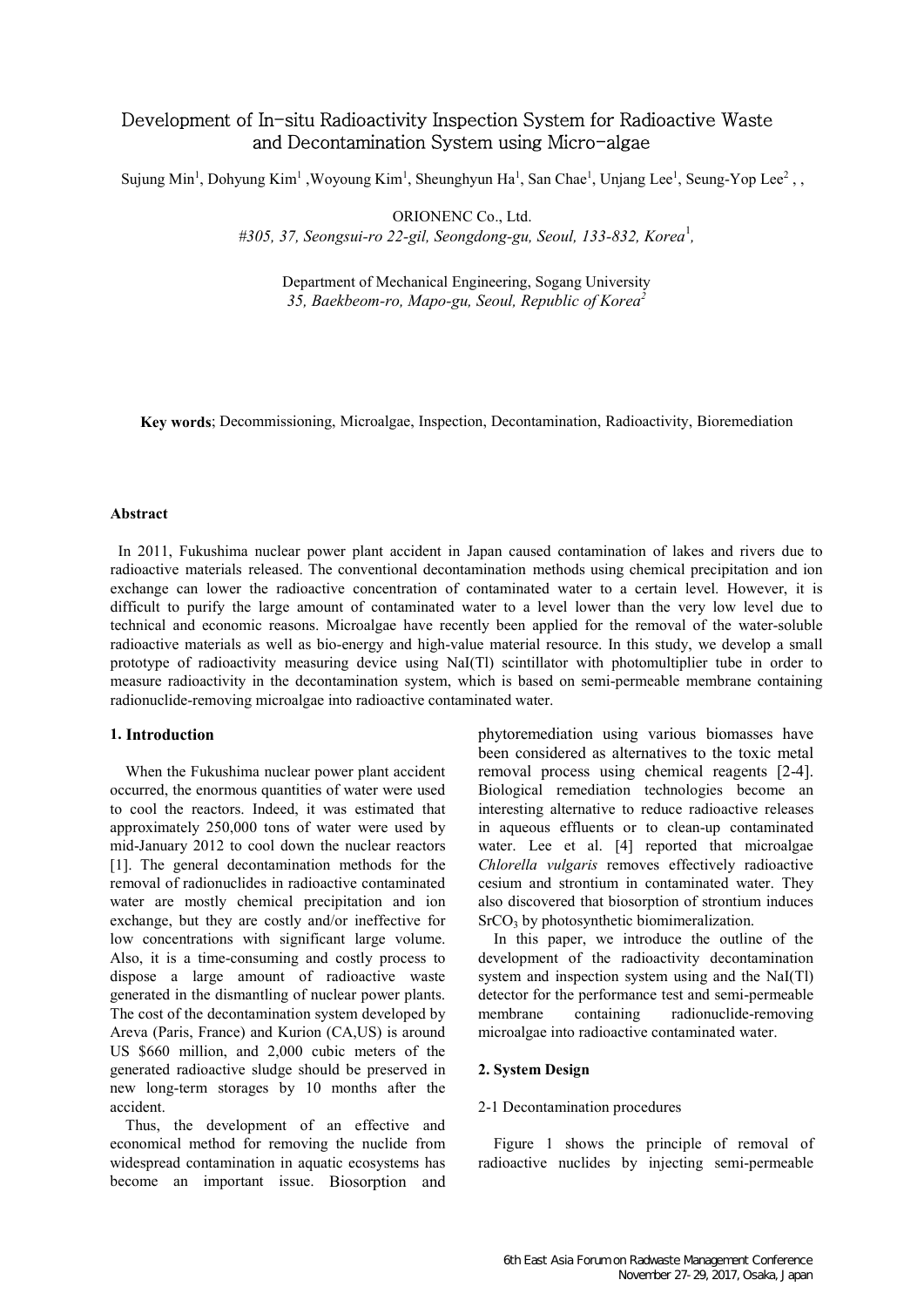membrane containing radionuclide-removing microalgae into radioactive contaminated water.



Fig. 1. Principle of removal of radionuclides using the microalgae and semi-permeable membrane

In this study, firstly, microalgae with adsorption capacity for a specific radionuclide are selected. Previous studies have shown that various microalgae have biosorption property for radioactive cesium and strontium in water. Among various microalgae, the optimal microalgae are selected through the adsorption performance tests for the radioactive species Cs-137, Sr-90 and the like. Figure 2 shows a cross-sectioned HRTEM image of C. vulgaris cells with strontium and conceptual model for a microalgal absorption [4].



Fig. 2. A cross-sectioned HRTEM image of C. vulgaris cells and conceptual model for a microalgal absorption and surface- carbonating process [4].

Secondly, an optimal culture method capable of mass production of the selected microalgae efficiently is selected. There are two types of culture methods: Open and closed type. A culture system is constructed by selecting a culture method that minimizes the energy and nutrients to be used for microalgae cultivation while maximizing the use of  $CO<sub>2</sub>$ .

Thirdly, a decontamination method with optimum decontamination performance is selected by applying a certain amount of cultured microalgae to radioactive contaminated water. The decontamination

performance, the microbial collection rate, and the maintenance period of microalgae are compared and evaluated for various candidate methods. These methods are decontamination by adding a decontamination container to polluted water environment, by passing contaminated water through decontamination vessel, and etc.



Fig. 3. A simple diagram of the post-treatment system.

Fourthly, after the decontamination is completed, the post-treatment method is selected for the bulkiness of the used microalgae. The used microalgae adsorbing radionuclides in radioactive contaminated water can be regarded as secondary radioactive waste. The contaminated microalgae, which have retained moisture, are reduced in volume and weight through post-treatment.

Figure 3 shows a simple diagram of the post-treatment system. The optimal post-treatment method is selected in consideration of the volume reduction rate, incidental waste generation rate, post-treatment time, cost and etc.

2-2. Selection of microalgae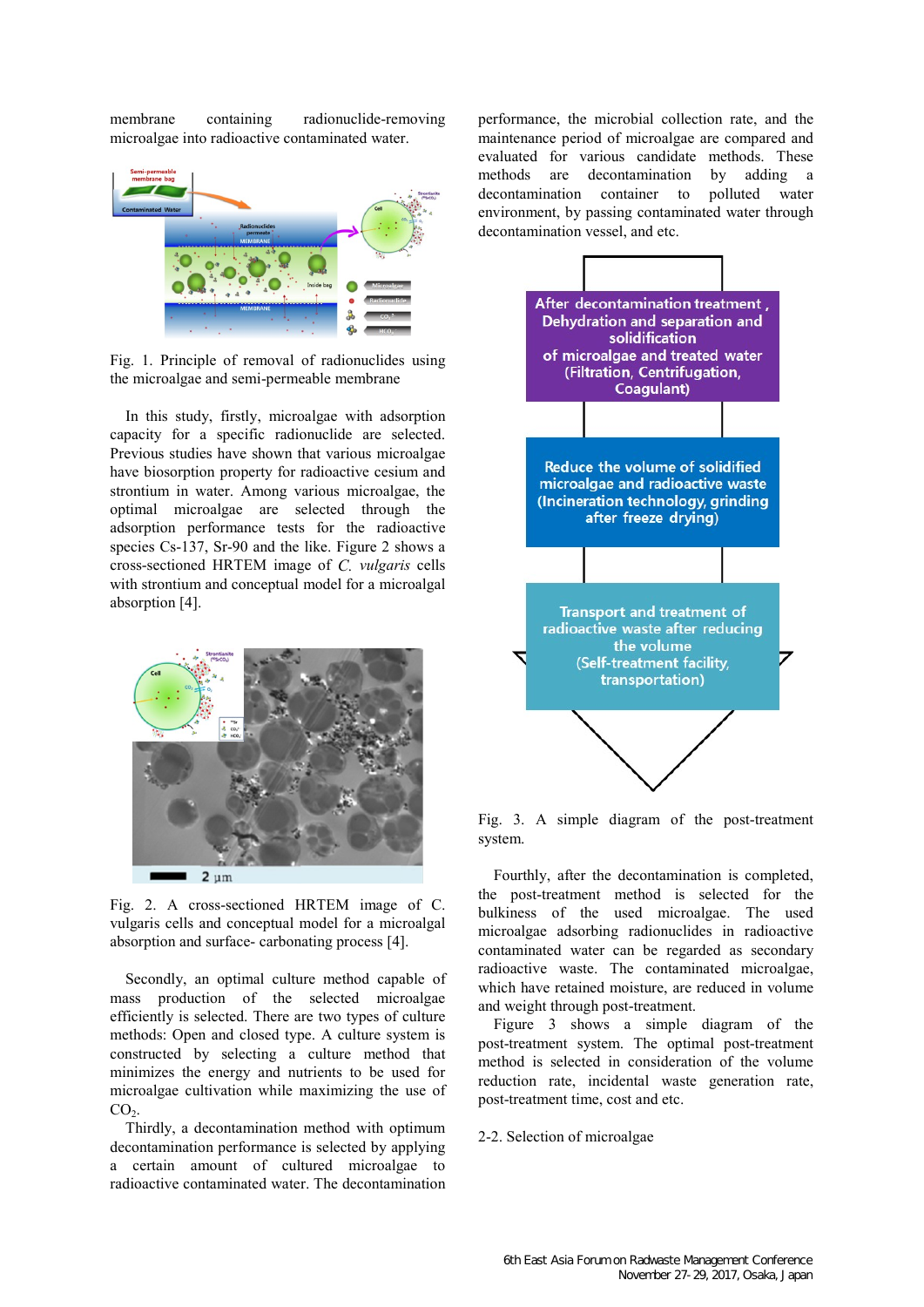In the previous paper [4], C. vulgaris cultivated in MBM and YPG media, respectively, were collected by centrifugation and washed three times with NaHCO<sub>3</sub> 3mM. The viability of microalgae interacted with intense radioactive Sr-90 and Cs-137 was evaluated in different levels of radioactive solutions for 6 days. As a result, their survival patterns were different from each other according to the radiation effect on the organisms. With high radio-resistance, C. vulgaris has doubled its biomass within 2 days in a malnutrition condition. When cultured under illumination, uptake of radio-strontium and radio-cesium by the microalgae was observed with time after the addition of  $\rm{^{90}SrCl_2}$ and <sup>137</sup>CsCl, and maximum removals of Sr-90 and Cs-137 by C. vulgaris were  $\geq 90\%$  and 70% of the total Sr-90 and Cs-137, respectively. Both the microalgal cultures containing C. vulgaris demonstrated different efficiency for strontium uptake. These results indicate that the removal rates of strontium highly depend on microalgae strains. The removal of radio-strontium by C. vulgaris was very fast in 24h, in which almost 80% of the aqueous Sr-90 was removed from the solution. Even in 2,000Bq/ml radiation, the dissolved 90Sr decreased quickly and the Sr-90 radioactivity was little detected in solution after several days.

Living C, vulgaris had a potential to remove  $90$ Sr to very low concentrations in highly radioactive conditions. The strontium trapped by C. vulgaris was confirmed as a carbonate solid phase, strontianite  $(SrCO<sub>3</sub>)$ . The  $90Sr$  bio-crystallization process that becomes structurally denser by microalgae is very important to effectively grasp soluble strontium ions and to prevent  $^{90}$ Sr resolubilization later on [4].

#### 2-3. Conceptual design of system

The whole batch system for treating radioactive contaminated water was conceptually constructed by organically linking a microalgae mass culture system, a decontamination system, and a post-treatment system to be derived through the above-mentioned four-step study. Figure 4 shows a conceptual diagram of a system for treating radioactive contaminated water using microalgae, following the steps.

Firstly, the microalgae mass culture system produces sufficient amounts of microalgae prior to the use in the decontamination equipment. Secondly, the microalgae mass obtained through the culture system is applied to the decontamination system so that the decontamination activity can be performed at the actual site of radioactive contamination. Thirdly, before the radioactive contaminated water enters the decontamination equipment, the specific radioactivity in the water is measured and it is determined whether or not the contamination is necessary. Finally, the treated water after passing through the decontamination system is measured for specific radioactivity before releasing it outside to determine whether it is to be sufficiently decontaminated.

At this time, after the comparative tests of various detectors, a detector to be used for radioactivity measurement will be selected and applied to the system.



Fig. 4. Concept of radioactive contaminated water treatment system using microalgae.

2-4. Development of radioactivity detection device for decontamination system using microalgae

For the radioactivity measurement before and after the decontamination using microalgae, we developed a prototype of a small liquid radioactivity (for gamma nuclide) measurement equipment. The photograph of the prototype is shown in Figure 5. It has the capacity of 1000 ml and we plan to develop a large-scale liquid radioactivity measuring device in the future.

The developed prototype is composed of radiation detecting, shielding and analyzing parts. Lead blocks of 60mm were used to isolate from the effects of external environmental radiation or artificial radiation. A NaI(Tl) detector was used because the scintillation light yield is high and the response to electrons and gamma rays is almost linear. Also, the nuclide analyzer: 1024 channel MCA integrated with NaI(Tl) detector was used.